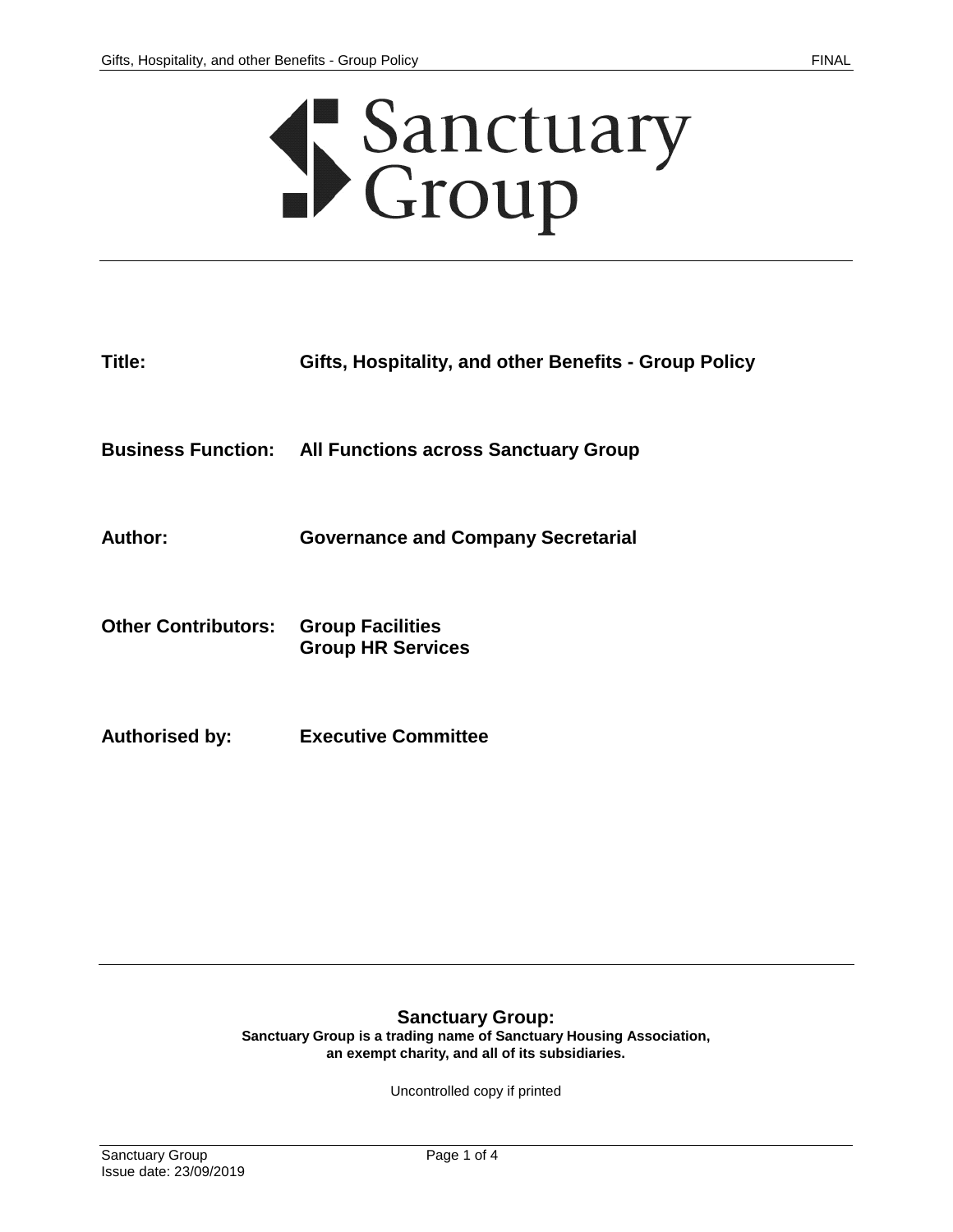# **1. Policy statement**

- 1.1 Sanctuary Group (the Group) is committed to providing the best possible service at all times whilst protecting its staff, board members and service users from any kind of exploitation or, in the case of staff and board members, a personal gain as a result of the relationship between themselves and a service user or their position within the Group.
- 1.2 The Group recognises it has a duty to ensure those involved in delivering the Group's business activities (for example, staff, board members, consultants and agents) do not give or accept personal gifts and hospitality from service users and their families, contractors or suppliers. The duty extends to ensuring that the Group does not offer staff or their close connections non-contractual benefits (this covers the offer of employment, housing and the sale of property) without the relevant prior authorisation as set out in the associated procedure. It must be recognised that to do so is inappropriate and can potentially compromise the professional relationship, or may be perceived as compromising personal judgement. This policy also states that staff are prohibited from any involvement with service users' wills.
- 1.3 The purpose of this policy is therefore, to state the Group's position on gifts, hospitality and other non-contractual benefits and detail what is considered as acceptable and unacceptable, so that staff and board members are not open to any form of bribery or influences from third parties, or do not benefit from their position within the Group.
- 1.4 Failure to comply with the principles of this policy and procedure, or the signing of a false declaration is considered disciplinary offences. This may result in instant dismissal, as it constitutes a failure to adhere to the standards of conduct necessary for staff employed by the Group. For board members, this may result in the withdrawal of membership.
- 1.5 This policy and the associated procedure must be read in conjunction with the Professional Boundaries - [Sanctuary Care Policy and Procedure,](https://solis/PolicyManagement/policy/Policies/Forms/Policy%20Document%20Set/docsethomepage.aspx?ID=4827&FolderCTID=0x0120D52000DE99EA054D4DF944BE591D81E49729D0008C670BDB86BED740B0B89E295CD8357C&List=a03723e1-d48b-4958-9669-9b86a90ef8b0&RootFolder=%2FPolicyManagement%2Fpolicy%2FPolicies%2FProfessional%20Boundaries%20%2D%20Care&RecSrc=%2FPolicyManagement%2Fpolicy%2FPolicies%2FProfessional%20Boundaries%20%2D%20Care) [Professional](https://solis/PolicyManagement/policy/Policies/Forms/Policy%20Document%20Set/docsethomepage.aspx?ID=7156&FolderCTID=0x0120D52000DE99EA054D4DF944BE591D81E49729D0008C670BDB86BED740B0B89E295CD8357C&List=a03723e1-d48b-4958-9669-9b86a90ef8b0&RootFolder=%2FPolicyManagement%2Fpolicy%2FPolicies%2FProfessional%20Boundaries%20%2D%20Supported%20Living&RecSrc=%2FPolicyManagement%2Fpolicy%2FPolicies%2FProfessional%20Boundaries%20%2D%20Supported%20Living)  Boundaries - [Sanctuary Supported Living Policy and Procedure,](https://solis/PolicyManagement/policy/Policies/Forms/Policy%20Document%20Set/docsethomepage.aspx?ID=7156&FolderCTID=0x0120D52000DE99EA054D4DF944BE591D81E49729D0008C670BDB86BED740B0B89E295CD8357C&List=a03723e1-d48b-4958-9669-9b86a90ef8b0&RootFolder=%2FPolicyManagement%2Fpolicy%2FPolicies%2FProfessional%20Boundaries%20%2D%20Supported%20Living&RecSrc=%2FPolicyManagement%2Fpolicy%2FPolicies%2FProfessional%20Boundaries%20%2D%20Supported%20Living) and [Prevention](https://solis/PolicyManagement/policy/Policies/Forms/Policy%20Document%20Set/docsethomepage.aspx?ID=4043&FolderCTID=0x0120D52000DE99EA054D4DF944BE591D81E49729D0008C670BDB86BED740B0B89E295CD8357C&List=a03723e1-d48b-4958-9669-9b86a90ef8b0&RootFolder=%2FPolicyManagement%2Fpolicy%2FPolicies%2FPrevention%20of%20Bribery%20%2D%20Group&RecSrc=%2FPolicyManagement%2Fpolicy%2FPolicies%2FPrevention%20of%20Bribery%20%2D%20Group) of Bribery - [Group Policy and Procedure.](https://solis/PolicyManagement/policy/Policies/Forms/Policy%20Document%20Set/docsethomepage.aspx?ID=4043&FolderCTID=0x0120D52000DE99EA054D4DF944BE591D81E49729D0008C670BDB86BED740B0B89E295CD8357C&List=a03723e1-d48b-4958-9669-9b86a90ef8b0&RootFolder=%2FPolicyManagement%2Fpolicy%2FPolicies%2FPrevention%20of%20Bribery%20%2D%20Group&RecSrc=%2FPolicyManagement%2Fpolicy%2FPolicies%2FPrevention%20of%20Bribery%20%2D%20Group) For board members, this must also be read in conjunction with the Sanctuary Group [Governance Manual.](https://solis/GM/Documents/Governance%20Manual.pdf)

#### **2. Roles and responsibilities**

- 2.1 Directors are responsible for ensuring adoption of, and adherence to, this policy and its associated procedure relevant to their operation.
- 2.2 Staff are responsible for informing their Manager of any gifts or hospitality that are offered to them by service users and their families, contractors, suppliers and any person linked to the Group, as well as non-contractual benefits (covering the offer of employment, housing and the sale of property) that relate to them or their Close Connections (see procedure for definition). All board members are responsible for informing the Chairman of their board or the Group Chief Executive.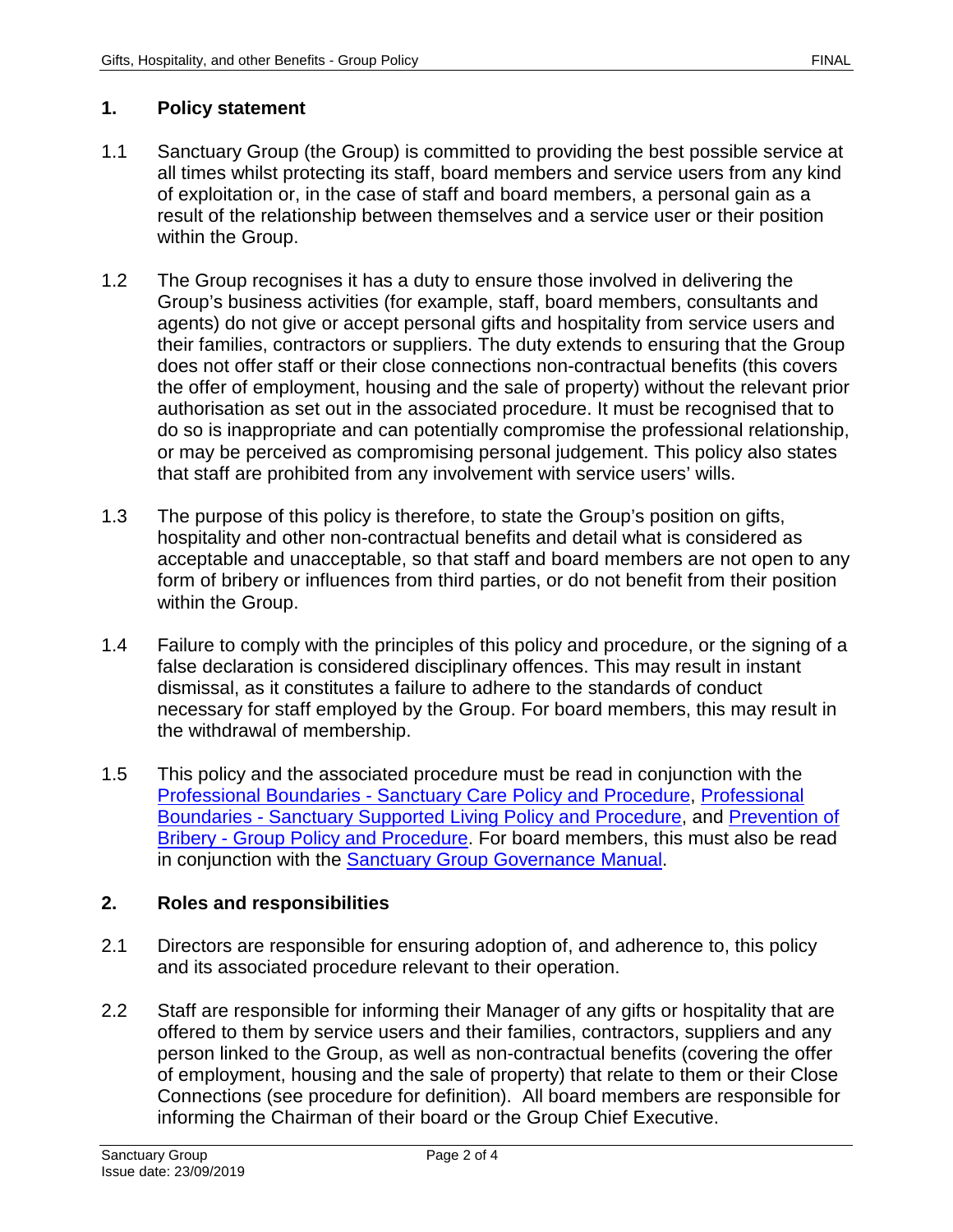- 2.3 Managers are responsible for ensuring that any gifts or hospitality offered to staff, or given on behalf of the Group, or any offer of non-contractual benefits are approved in accordance with this policy and procedure and declared to Governance and Company Secretarial.
- 2.4 Governance and Company Secretarial are responsible for ensuring that all necessary approvals have been obtained and for recording declarations in the corresponding registers (the Group's Gifts and Hospitality Register and Benefits Register).
- 2.5 All parties must ensure that their actions are conducted in line with Group policies and that no preferential treatment or personal gain is offered or accepted.

## **3. References and sources**

- Disciplinary [Group Policy and Procedure](https://solis/PolicyManagement/policy/Policies/Forms/Policy%20Document%20Set/docsethomepage.aspx?ID=3940&FolderCTID=0x0120D52000DE99EA054D4DF944BE591D81E49729D0008C670BDB86BED740B0B89E295CD8357C&List=a03723e1-d48b-4958-9669-9b86a90ef8b0&RootFolder=%2FPolicyManagement%2Fpolicy%2FPolicies%2FDisciplinary%20%2D%20Group&RecSrc=%2FPolicyManagement%2Fpolicy%2FPolicies%2FDisciplinary%20%2D%20Group)
- **Group Financial Requlations**
- **[Sanctuary Group Governance Manual](https://solis/GM/Documents/Governance%20Manual.pdf)**
- **Prevention of Bribery [Group Policy and Procedure](https://solis/PolicyManagement/policy/Policies/Forms/Policy%20Document%20Set/docsethomepage.aspx?ID=4043&FolderCTID=0x0120D52000DE99EA054D4DF944BE591D81E49729D0008C670BDB86BED740B0B89E295CD8357C&List=a03723e1-d48b-4958-9669-9b86a90ef8b0&RootFolder=%2FPolicyManagement%2Fpolicy%2FPolicies%2FPrevention%20of%20Bribery%20%2D%20Group&RecSrc=%2FPolicyManagement%2Fpolicy%2FPolicies%2FPrevention%20of%20Bribery%20%2D%20Group)**
- [Professional Boundaries policies and procedures](https://solis/PolicyManagement/policy/Pages/a-z.aspx?F=P)
- [Sanctuary Group Staff Handbooks](https://solis/SG/HR/Pages/staff-handbooks.aspx)
- **[Group Standing Orders](https://solis/PolicyManagement/policy/Policies/Forms/Policy%20Document%20Set/docsethomepage.aspx?ID=4427&FolderCTID=0x0120D52000DE99EA054D4DF944BE591D81E49729D0008C670BDB86BED740B0B89E295CD8357C&List=a03723e1-d48b-4958-9669-9b86a90ef8b0&RootFolder=%2FPolicyManagement%2Fpolicy%2FPolicies%2FStanding%20Orders%20%2D%20Group&RecSrc=%2FPolicyManagement%2Fpolicy%2FPolicies%2FStanding%20Orders%20%2D%20Group)**
- [Bribery Act 2010](https://www.legislation.gov.uk/ukpga/2010/23/contents)
- [Housing Act 2004](http://www.legislation.gov.uk/ukpga/2004/34/contents)
- [Housing and Regeneration Act 2008](http://www.opsi.gov.uk/si/si2008/uksi_20082358_en_1)
- [Care Standards Act 2000](http://www.opsi.gov.uk/si/si2001/uksi_20011193_en.pdf)
- [National Housing Federation Code of Conduct 2012](https://www.housing.org.uk/resource-library/browse/code-of-conduct-2012-with-good-practice-for-members/)

#### **4. Impact on diversity**

- 4.1 This policy applies to all staff and board members as outlined.
- 4.2 The Group demonstrates its commitment to diversity and promoting equality by ensuring that this policy is applied in a manner that is fair to all sections of the community, with due regard to its ['Fairness for All'](https://solis/Diversity/Pages/Fairnessforall.aspx) Equality Scheme and the protected characteristics identified under the [Equality Act 2010.](http://www.legislation.gov.uk/ukpga/2010/15/contents)

#### **5. Resident consultation**

5.1 This policy and its associated procedure is for internal use only; therefore, resident consultation was not undertaken.

# **6. Monitoring and compliance**

6.1 The Group's Gifts and Hospitality Register and Benefits Register is inspected quarterly by the Company Secretary, and annually by the Group Audit and Risk Committee.